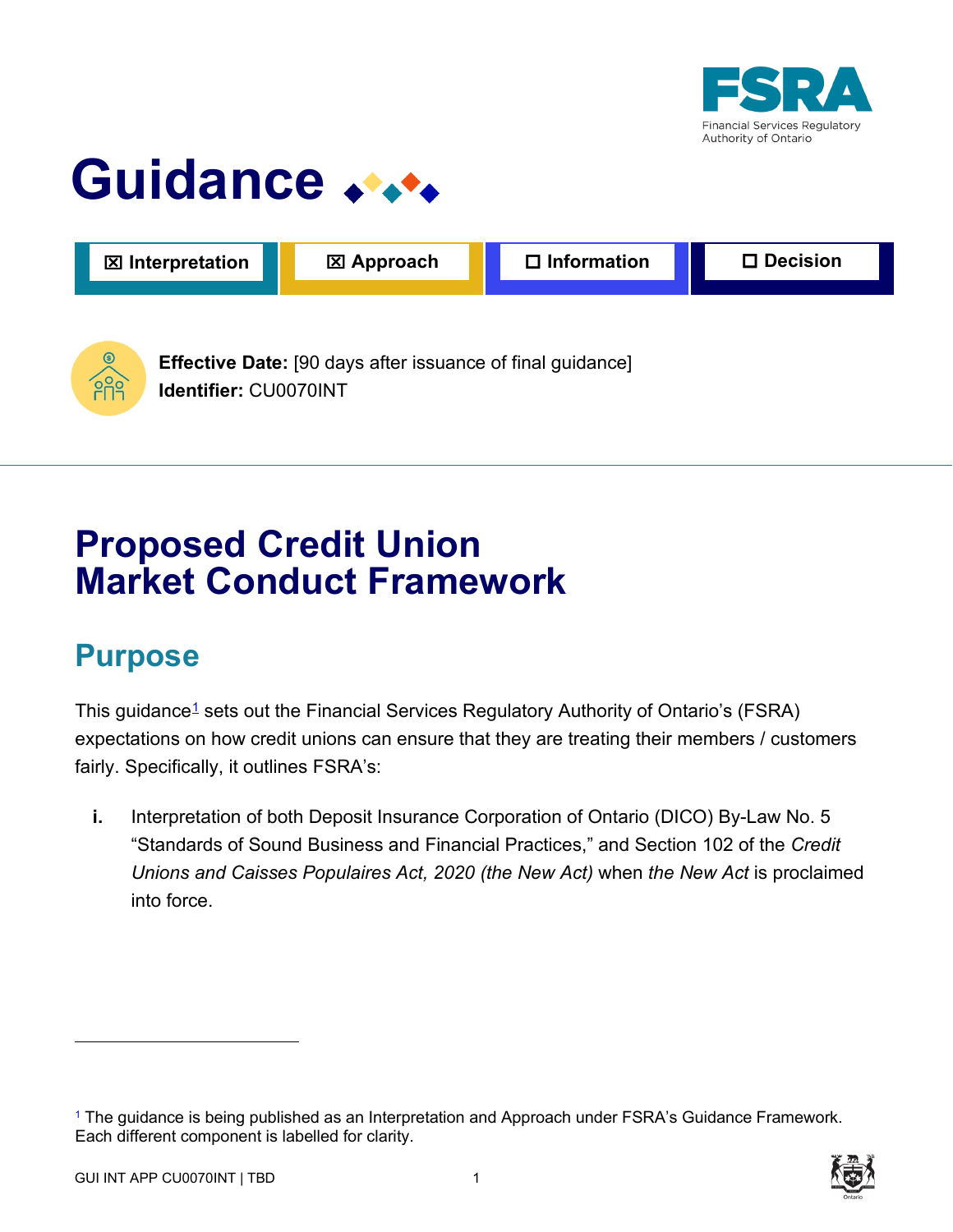**ii.** Approach to supervising and enforcing against market conduct frameworks (MCFs) adopted by credit unions.

An MCF includes (a) specific code and related policies, processes and procedures that a credit union establishes to guide its operations and interactions with members / and customers, and (b) governance and oversight processes to ensure the established code, policies, processes and procedures are implemented effectively throughout a credit union's operations.

Throughout this Interpretation and Approach guidance:

- The term "credit union" also refers to "caisse populaire" or "caisse".
- The term "Board" refers to either the entire Board of the credit union or a committee of the Board that has been delegated an element of Board oversight.
- The term "Senior Management" refers to the senior management of a credit union consisting of the Chief Executive Officer, the Chief Financial Officer, the Chief Risk Officer, and any other member of the Senior Management Team.

## **Scope**

This guidance affects the following entities regulated by FSRA:

• Credit unions.

## **Rationale and background**

<span id="page-1-1"></span>By-Law No. 5[2](#page-1-0), established under the *Credit Unions and Caisses Populaires Act, 1994* (*the Act*)[3,](#page-1-2) sets out minimum requirements regarding sound business and financial practices for credit unions. However, it does not provide explicit details on how a credit union must achieve appropriate customer outcomes.

<span id="page-1-3"></span>

<span id="page-1-0"></span>

<span id="page-1-2"></span><sup>&</sup>lt;sup>2</sup> Created under paragraph (g) of subsection 264(1) of the *Act*.<br><sup>[3](#page-1-3)</sup> By-law No. 5 was originally a by-law of the Deposit Insurance Corporation of Ontario. It is deemed to be a by-law of FSRA pursuant to subsection 321.0.4 (4) of the Act.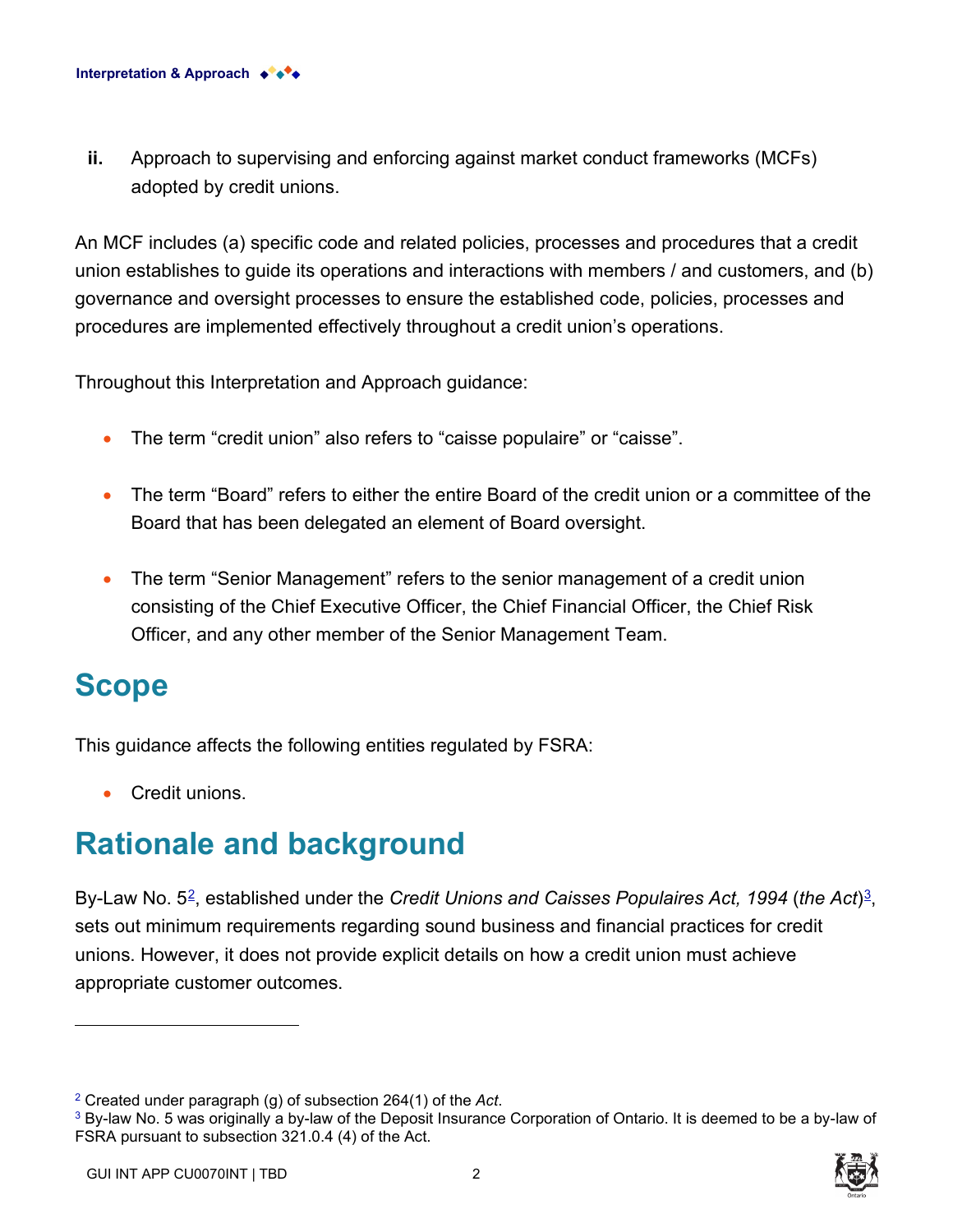Section 102 of *the New Act* will also, when it comes into force, require that each credit union:

- <span id="page-2-1"></span>• Adopt a code of market conduct $\frac{4}{1}$ .
- <span id="page-2-3"></span>• File its code of market conduct and any amendments with  $\mathsf{FSRA}^5$ .
- <span id="page-2-7"></span><span id="page-2-5"></span>• Comply with its code of market conduct<sup>6</sup>.

The Interpretation section of this guidance outlines FSRA's interpretation of the requirements in By-Law No. 5 and section 102 of *the New Act,[7](#page-2-6)* which credit unions have a legal obligation to follow.

The Approach section of this guidance describes how FSRA determines, according to its Interpretation of the requirements of By-Law No.5 and section 102 of *the New Act*, whether a credit union is meeting legal requirements with respect to the establishment of an MCF.

### **For the industry**

An MCF promotes better conduct for a credit union by:

- Detailing how the credit union should behave to ensure fair outcomes for its members and customers by prioritizing treatment of members and customers across the entire organization.
- Promoting consistent conduct standards across the entire credit union and among all levels of its business.
- Setting clear accountability within the credit union for implementation and oversight.



<span id="page-2-0"></span>[<sup>4</sup>](#page-2-1) Subsection 102(1) of the *New Act.*

<span id="page-2-2"></span>[<sup>5</sup>](#page-2-3) CUCPA 2020, subsection 102(2). For the purposes of this guidance, a reference to FSRA is deemed to be a reference to the Chief Executive Officer of FSRA and to FSRA.

<span id="page-2-4"></span>[<sup>6</sup>](#page-2-5) Subsection 102(5) of the *New Act.*

<span id="page-2-6"></span>[<sup>7</sup>](#page-2-7) All references in this guidance to section 102 of the *New Act* are relevant only if the *New Act* is proclaimed into force. All references to the *New Act* refer to how the *New Act* is currently written in the un-proclaimed *New Act* and are subject to change.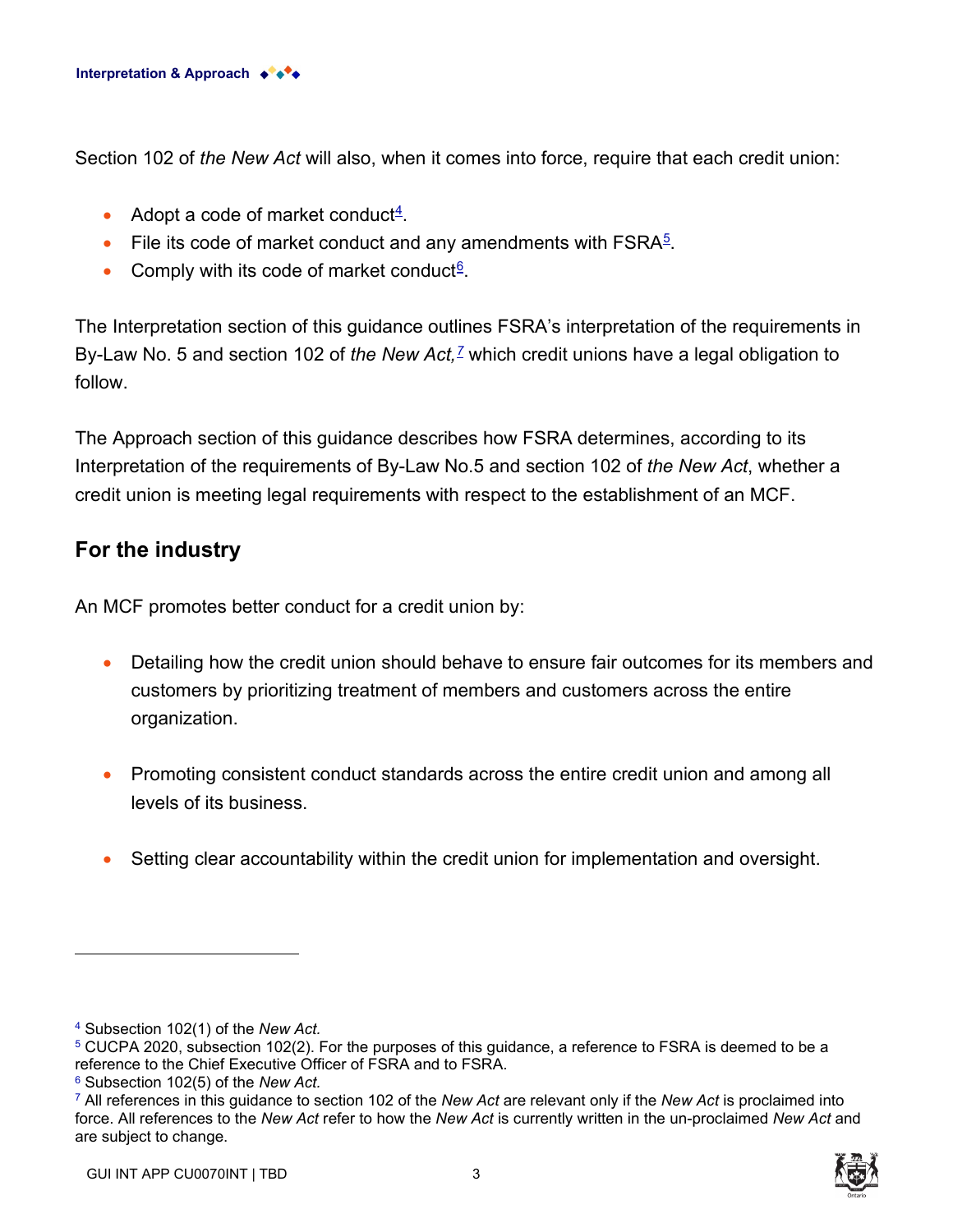• Building trust amongst members / customers and the general public to protect the industry's reputation.

#### **For credit union members**

An MCF enhances protection of members and customers of a credit union by:

- Ensuring fair treatment of all members and customers by establishing conduct requirements.
- Providing transparency to members and customers about their rights and the credit union's obligations.

### **FSRA mandate**

In supervising and regulating the credit union sector, FSRA administers and enforces compliance with *the Act* and its regulations, the FSRA Act and its regulations and applicable FSRA by-laws and rules. FSRA does so in furtherance of its statutory objects set out in section 3 of the *Financial Services Regulatory Authority of Ontario Act, 2016 (the FSRA Act*) which are also reflected in this guidance, including:

- To regulate and generally supervise the credit union sector.
- To contribute to public confidence in credit unions.
- To deter deceptive or fraudulent conduct, practices, and activities.
- To promote high standards of business conduct.
- To protect the rights and interests of consumers/members.

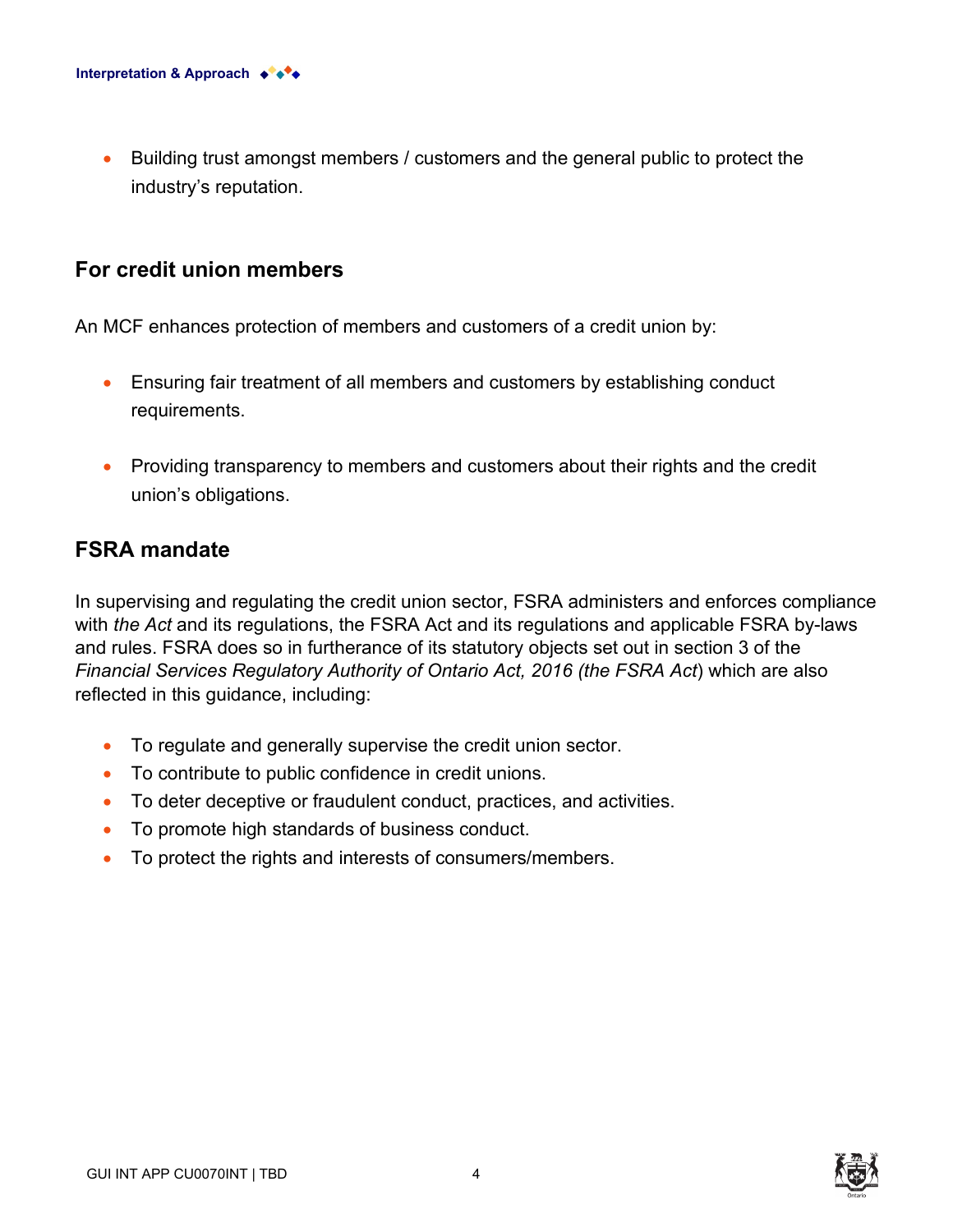# **Interpretation**

The Interpretation portion of this guidance, as an interpretation of:

- By-law No. 5, starts on the date that this guidance becomes effective and ends on the date that s. 102 of *the New Act* is proclaimed into force.
- <span id="page-4-1"></span>• Section 102 of *the New Act*, starts on the date that s. 102 of *the New Act* is proclaimed into force.

A credit union must comply with two specific actions in order to satisfy the requirements outlined in sections A.1, A.2, and A.3 of By-Law No.5[8](#page-4-0) and section 102 of *the New Act*. Together, these requirements constitute an MCF.

**1. Adoption of a code of market conduct and establishment of related policies, practices, and procedures.** 

Section A.1 of By-Law No. 5 states that the Board is "ultimately responsible for ensuring that the credit union is operated in a safe and prudent manner and for ensuring adherence to these standards of sound business and financial practices."

In addition, By-Law No. 5 requires that the Board "establish standards of business conduct and ethical behaviour".

Section 102 of *the New Act* will require that the board of each credit union adopt a code of market conduct and file it with FSRA. It will also require that each credit union comply with its market code of conduct as adopted.

FSRA's interpretation of these requirements is that the standards of business conduct and ethical behaviour required by By-Law No. 5, and the code of market conduct required by



<span id="page-4-0"></span>[<sup>8</sup>](#page-4-1) Pursuant to s. 321.0.4 (4) of *The Act*, By-Law No. 5 is deemed to be a FSRA rule.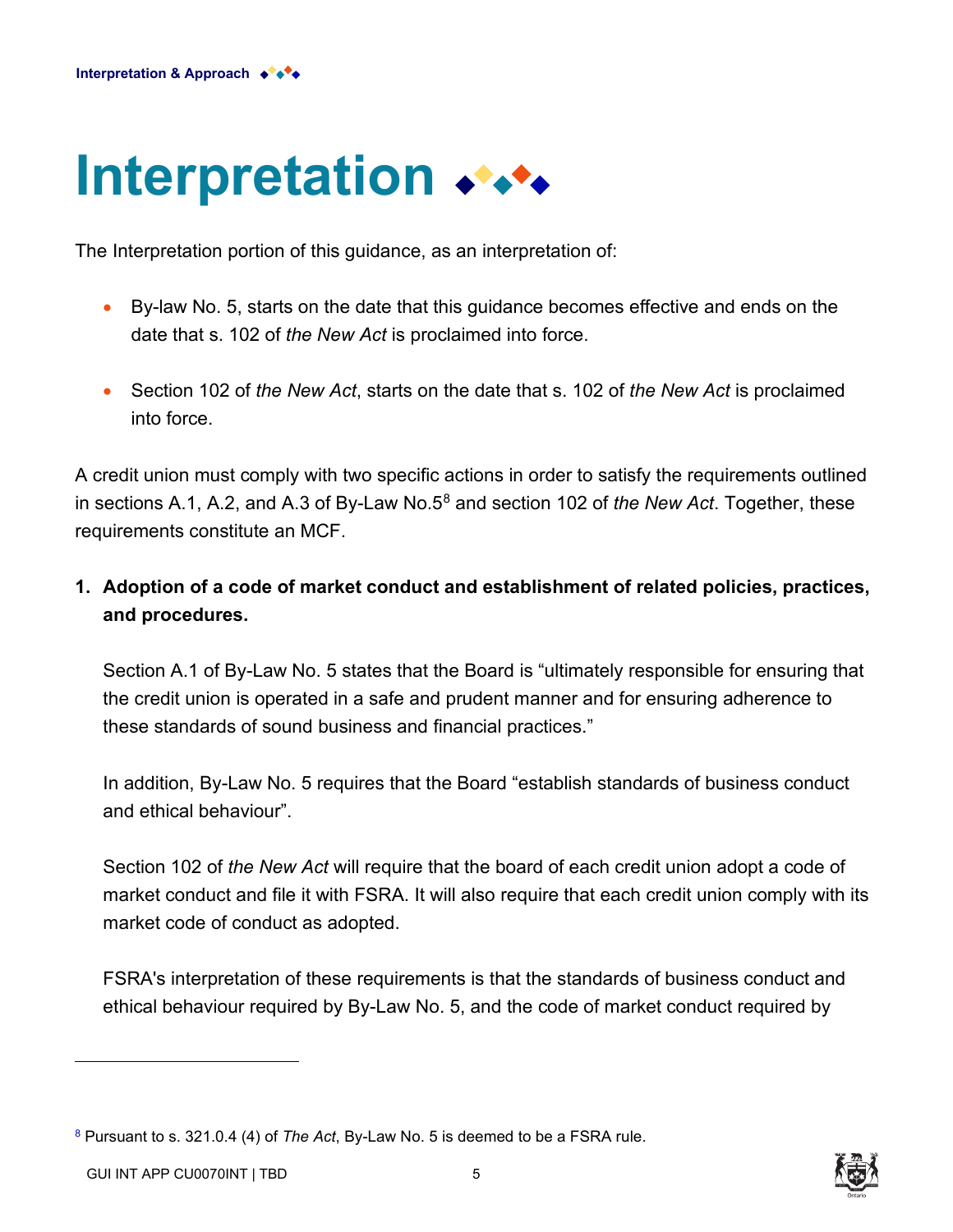section 102 of *the New Act,* should both be designed in such a manner so as to (A) prevent a credit union from delivering poor or unfair outcomes for members or customers that will harm their interests, or result in a loss of confidence in the credit unions and (B) minimize risks to members or customers that they will be harmed by deceptive or fraudulent practices or activities, or by unacceptable standards of business conduct.

To achieve this, a credit union's standards of business conduct and ethical behaviour and its code of market conduct must, at minimum, address the following subjects:

- **a)** Access to deposits.
- **b)** Mis-selling.
- **c)** Tied selling.
- **d)** Misrepresentation of information to members / customers.
- **e)** Disclosure of material information.
- **f)** Complaints handling.
- **g)** Conflicts of interest, with an emphasis on managing / avoiding conflicts of interest.
- **h)** The protection of member / customer information.

#### **2. Establishment of an effective governance structure and oversight processes**

By-Law No. 5 requires that the Board, Audit Committee, and Senior Management should ensure that the credit union adheres to sound business practices. FSRA interprets the requirement to adhere to sound business practices as also requiring a credit union to effectively implement, govern and oversee its standards of business conduct and ethical behavior established, and the code of conduct adopted, under action 1.

Section 102(2) of *the New Act*, will also require that a credit union comply with its market code of conduct.

Responsibilities for ensuring alignment with action 1 are as follows:

• **The Board** - Section A.1 of By-Law No. 5 states that the Board is "ultimately responsible for ensuring that the credit union is operated in a safe and prudent manner and for ensuring adherence" to the standards of sound business and financial practices

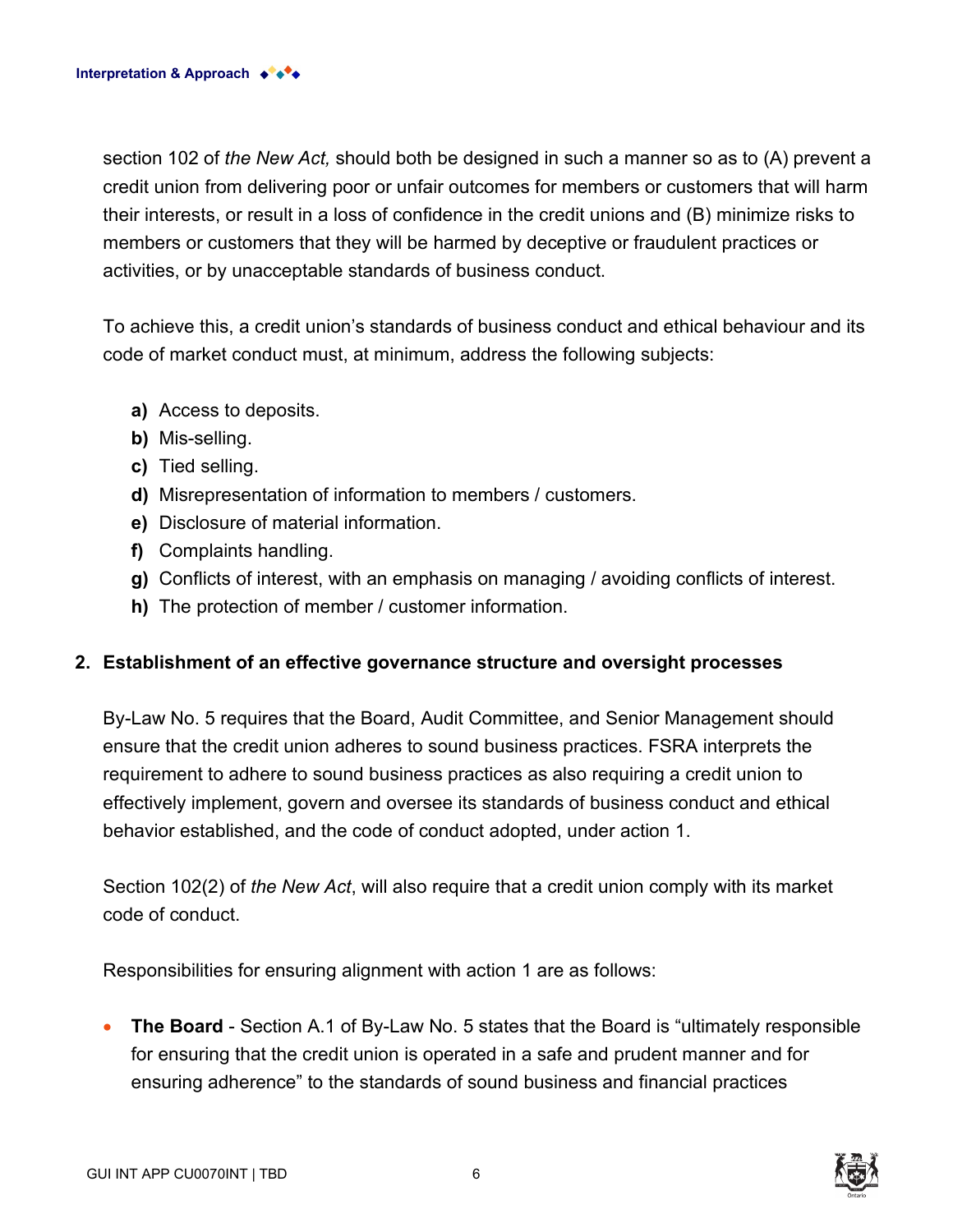established under By-Law No. 5. Section 102 of *the New Act*, when it comes into force, will require that each Board adopt a code of market conduct and file it with FSRA.

To ensure a credit union meets its legal responsibilities discussed above:

- $\triangleright$  As part of the Board's responsibility for overall governance and supervision of management in its duties, the Board must establish appropriate controls and oversight measures to properly assess the adherence of the credit union to the requirements under action 1.
- $\triangleright$  A credit union must have an appropriate governance structure, compliance program, as well as controls and policies in place, for its Board to objectively assess adherence with the credit union's code of market conduct. A credit union must identify actual or potential deficiencies and remediate such deficiencies in accordance with the requirements under action 1 and intended market conduct outcomes.
- **Audit committee** Section A.2 of By-Law No. 5 states that a credit union's audit committee shall "take all reasonable steps to ensure that the credit union is in compliance with *the Act*, its regulations and other legislative requirements". Section 102 of *the New Act*, when it comes into force, will require that the Board adopt a code of market conduct and file it with FSRA. It will also require that each credit union comply with its filed code of market conduct.

To ensure a credit union follows the legal requirements described above, its Audit Committee must oversee independent assessments of the credit union's adherence to its standards of business practices and ethical behaviour and its code of market conduct and report its findings to the Board.

• **Senior management** - Section A.3 of By-Law No. 5 states that a credit union's Senior Management is responsible for ensuring that "the credit union applies the processes, procedures and controls necessary to prudently manage the risk and to provide the board of directors with timely, relevant, accurate and complete information to enable it to assess that delegated responsibilities are being discharged effectively." Section 102 of the *New Act*, when it comes into force, will require that each credit union comply with its market code of conduct.

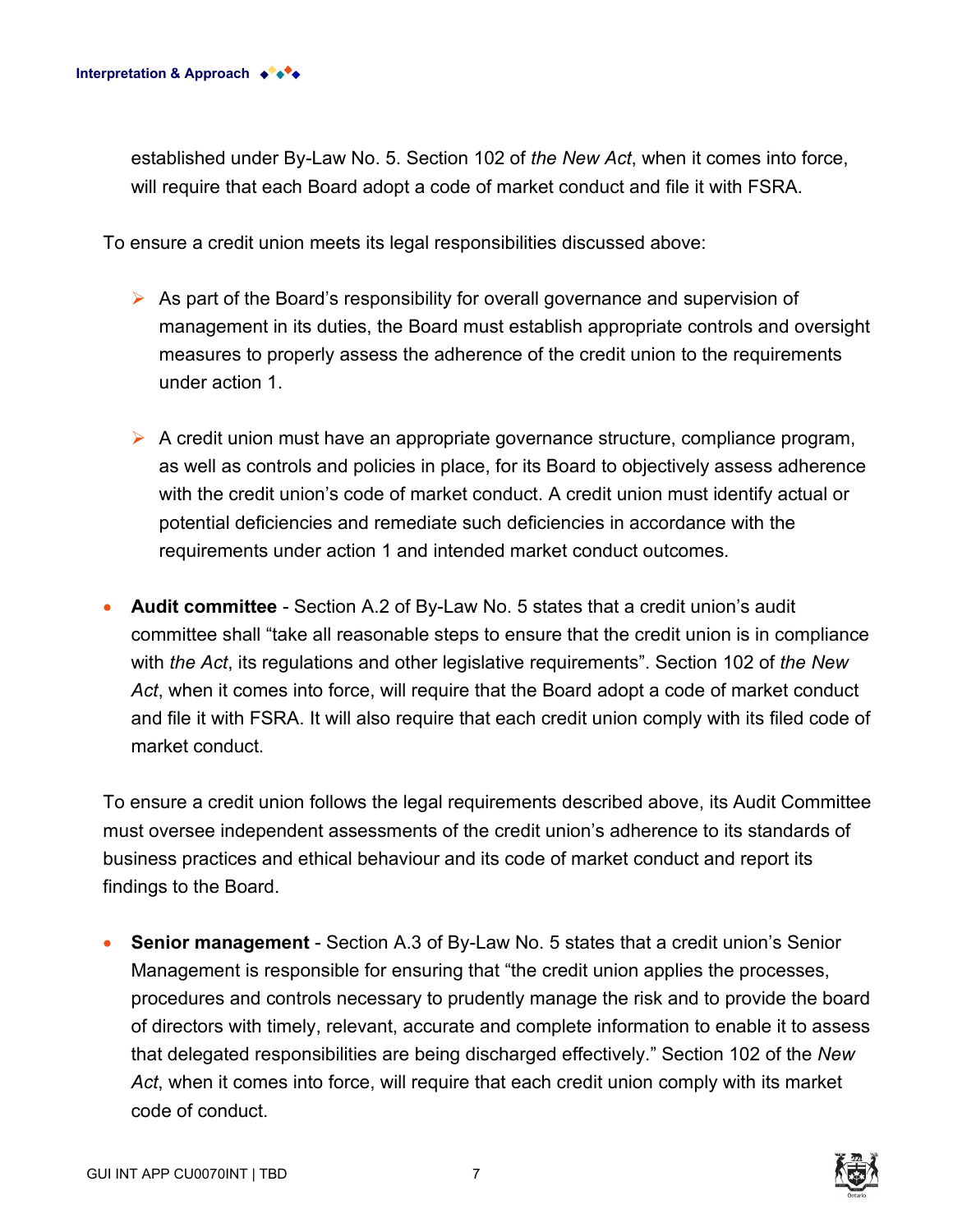To ensure a credit union follows the legal requirements described above, Senior Management must ensure that the credit union effectively implements its standards of business conduct and ethical behavior, its code of market conduct and establishes governance, controls and oversight responsibilities, policies and procedures to ensure such implementation continues to be effective. As such, Senior Management must:

- $\triangleright$  Implement the standards of business conduct and ethical behavior and the credit union's code of market conduct and related policies, practices, and procedures throughout the entire organization.
- $\triangleright$  Establish appropriate controls and measures to identify and address potential noncompliance with its standards of business conduct and ethical behavior and the credit union's code of market conduct.
- $\triangleright$  Develop a self-assessment program to effectively monitor the credit union's adherence to its standards and code, as well as a plan to address any areas identified when adherence should be improved.
- $\triangleright$  Report to the Board regularly on the credit union's overall adherence to the standards of business conduct and ethical behavior and its code of market conduct.

FSRA monitors adherence to By-law No. 5 and will monitor adherence to s. 102 of *the New Act*, including the requirements described in this Interpretation section, as part of its supervision as outlined in the Approach section and this guidance below.

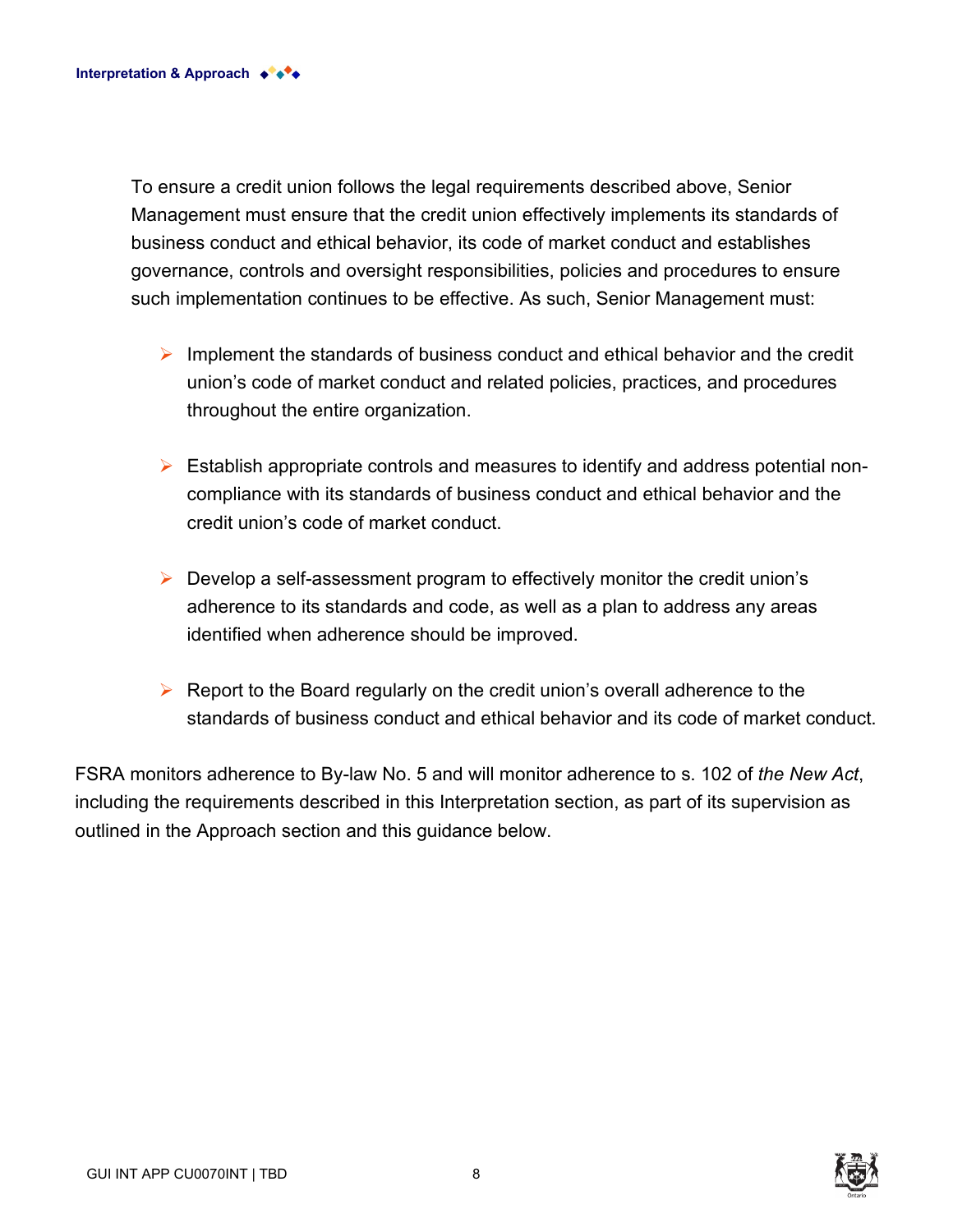

This Approach defines the guiding principles, processes and practices that FSRA uses when assessing a credit union's adherence to the requirements of By-Law No. 5, section 102 of *the New Act*.

# **Guiding principles**

FSRA's uses a general supervision approach, which is consistent with its statutory objects, reflects the following:

- *Proactive and Risk-Based* FSRA focuses its supervision on high-risk aspects of a credit union's operations, that pose the greatest member/customer harm.
- *Principles-Based and Outcome-focused –* FSRA uses a cooperative, principles-based approach embedded within the regulated sectors. As a result, less prescriptive requirements are specified to provide flexibility for entities and the regulator while improved outcomes are generated for consumers.
- *Governance* FSRA relies on the governance structure, internal controls and supervision established by a credit union to assess adherence to legal requirements to the extent these are effective. Effective structure, controls and supervision includes division between operations (the first line of defense), risk management/oversight functions (the second line of defense) and internal audit (the third line of defense) to promote a strong risk culture and mindset among their Senior Management and employees throughout their organization and in every branch. Credit unions will be assessed as to whether they have designed and implemented a governance structure and a MCF that reflects the nature, size, and complexity of their operations.
- *Proportional Approach to Discipline*  FSRA uses a range of compliance and enforcement tools to influence marketplace behaviour. The tools used depend on, for example, the nature and extent of risks to members, mitigating actions taken by credit unions, and past supervisory findings.



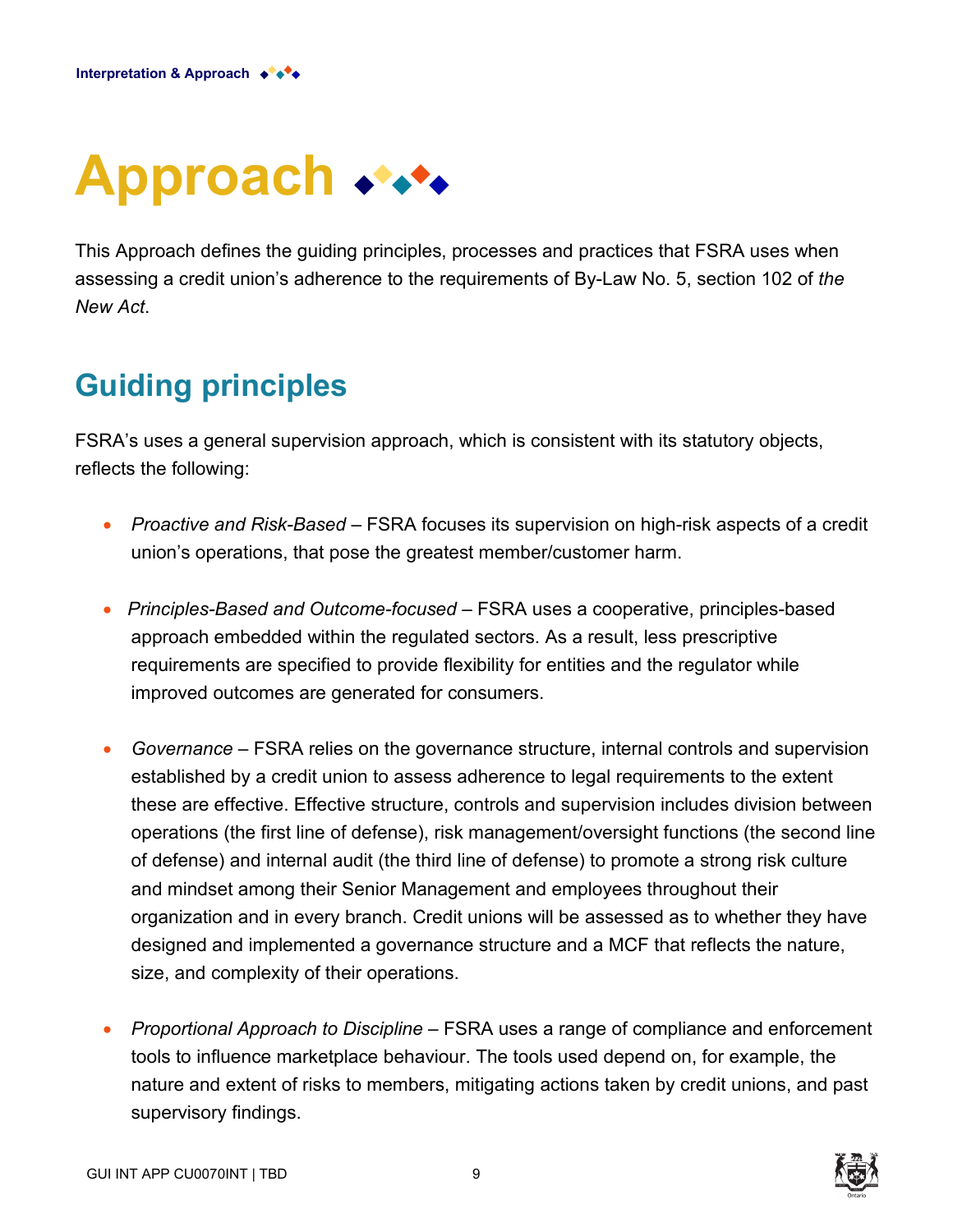## **Processes and practices**

### **Supervision**

The objective of FSRA's supervisory approach is to assess the effectiveness of a credit union's MCF and its ongoing implementation, by determining whether:

- Its established standards of business conduct and ethical behaviour and code of market conduct are consistent with the Interpretation portion of this guidance, considering the nature, size, and complexity of its operations.
- The established standards are effectively implemented, governed, and controlled throughout a credit union's operations (including those of its subsidiaries) and among different levels of management and staff to achieve the outcomes intended, including the fair treatment for members / customers.
- Its governance and oversight processes effectively:
	- $\triangleright$  Identify, report, and rectify non-compliance or issues with respect to a credit union's established standards and code in a timely manner.
	- $\triangleright$  Ensure periodic reviews and refinements to the MCF e.g. periodically or when there are significant changes to its business.

FSRA considers that the Canadian Credit Union Association (CCUA)'s Market Conduct Code (MCC), August 2020, - properly implemented, governed and overseen - meets the minimum requirements both for the standards of business conduct and ethical behaviour required by By-Law No. 5 and the code of market conduct required by section 102 of *the New Act*. Credit unions may adopt the CCUA's MCC, another code, or establish their own if it is consistent with the interpretation portion of this guidance.

The following are different types of examinations that FSRA may conduct pursuant to section 228 of *the Act*, or section 201 of *the New Act*, to assess the effectiveness of a credit union's MCF and its ongoing implementation:

- *Comprehensive examinations* FSRA assessment of documents and practices of a credit union against all aspects of its MCF and its implementation, governance and controls.
- *Targeted examinations* FSRA focuses on specific potential risks to members / customers and the related aspect(s) of a credit union's MCF and its implementation, governance and controls.

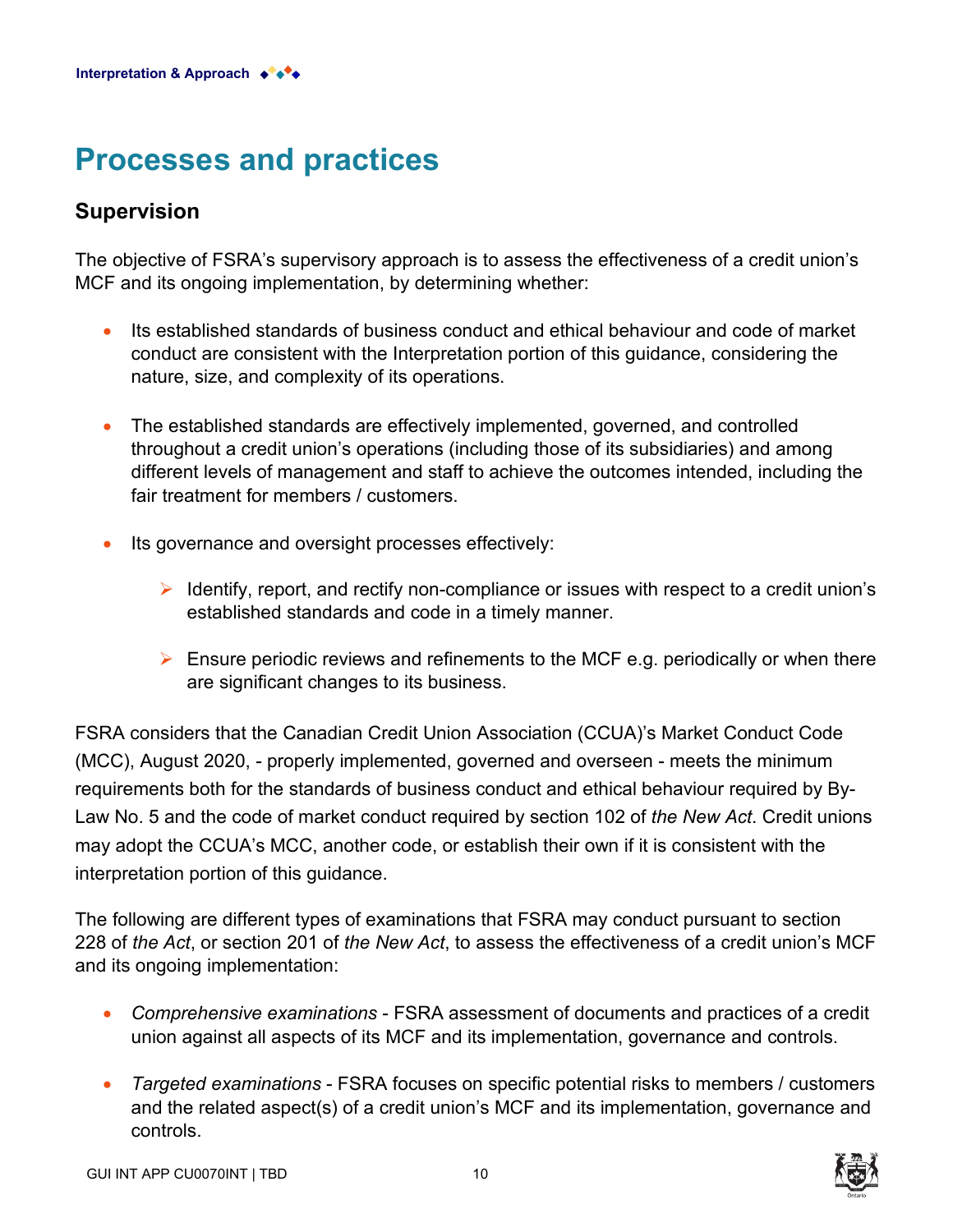• *Thematic examinations* - FSRA conducts examinations of several credit unions relating to all or some aspects of their MCF and their implementation, governance and controls to assess overall trends or compliance of the industry.

FSRA may conduct examinations on site at a credit union or remotely (known as desk examinations).

Where FSRA determines through its supervisory activities that a credit union has effective internal governance and oversight processes, FSRA may reduce the level of substantive direct testing to assess whether the credit union has implemented its established market conduct standards throughout its operations.

When a credit union has not fully implemented effective internal governance and oversight processes, FSRA will advise the credit union of deficiencies and the need to develop a corrective action plan to address shortcomings. However under section 102(3) of *the New Act,* and under FSRA's powers to enforce By-Law No. 5 through orders, FSRA may direct the Board to amend a deficient code of conduct, or to remediate ineffective implementation, governance, controls and oversight of a code and related business practices, at any time.

FSRA will rely on data and analysis of complaints, inquiries, examinations, and filings to identify current and emerging regulatory issues including issues of non-compliance in the credit union sector.

### **Enforcement**

<span id="page-10-1"></span>FSRA may enforce the requirements for standards of business conduct and ethical behaviour required by By-Law No. 5, *the Act* and its regulations, the code of market conduct required by section 102 of *the New Act,* and *the FSRA Act*, including as these requirements are interpreted in the Interpretation portion of this guidance. [9](#page-10-0) FSRA will consider non-compliance with its Interpretation set forth in this guidance as evidence that a credit union is conducting its affairs in a way that might prejudice or adversely affect the interests of a member, depositor or shareholder of the credit union.

Issues of non-compliance can lead to certain compliance or supervisory action, including, but not limited to:

Issuance of order against any employee or credit union.

<span id="page-10-0"></span>[<sup>9</sup>](#page-10-1) In accordance with, but not limited to, sections 225, 226, 234, 240, 279 to 281 and 294 to 295.1 of CUCPA, 1994 and sections 206-208 and 228 to 235 of the CUCPA 2020.